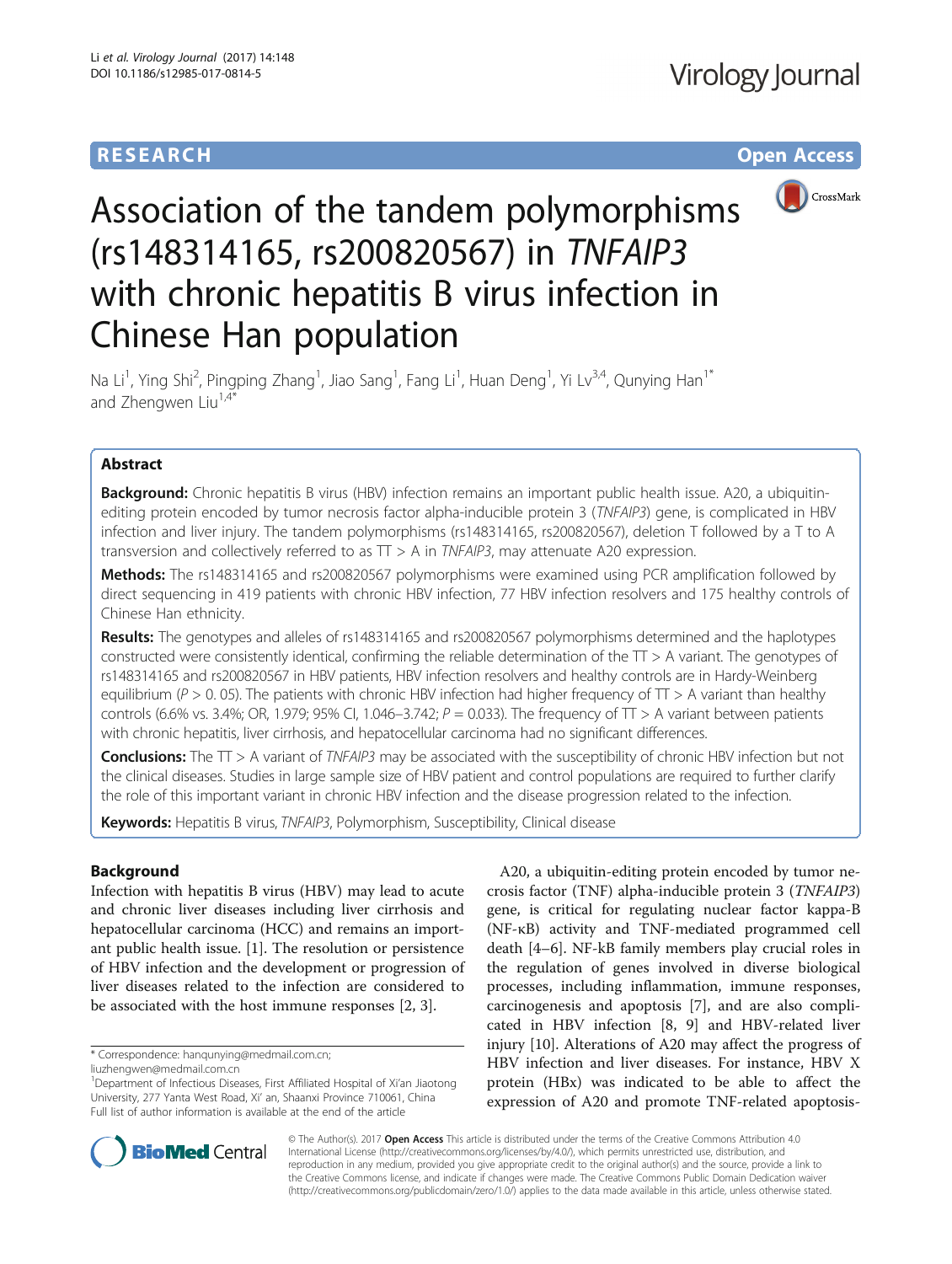inducing ligand (TRAIL)-induced hepatocyte apoptosis [[11](#page-6-0)]. A20 mRNA expression in peripheral blood mononuclear cells was shown to be associated with progression of chronic HBV infection [\[12\]](#page-6-0), and increased A20 expression on monocytes was shown to be associated with the severity of acute-on-chronic liver failure related to HBV infection [\[13\]](#page-6-0). A20 also plays an important role in normal liver tissue homeostasis. In a mouse line lacking A20 specifically in liver parenchymal cells, A20 deficiency was suggested to be associated with the development of chronic liver inflammation and enhanced hepatocyte apoptosis, and the increased susceptibility to chemically or high fat-diet-induced HCC development, establishing A20 as a crucial hepatoprotective factor [\[14\]](#page-6-0). A20 was also shown to promote liver regeneration [\[15\]](#page-6-0) and suppress HCC proliferation and metastasis [\[16, 17](#page-6-0)].

Genetically, decreased A20 expression, as in A20 heterozygous knockout mice, causes worse outcome following two-third partial hepatectomy, ascertaining a primordial role of A20 in prompting liver regeneration [[18\]](#page-6-0). Polymorphisms in the human *TNFAIP3* gene may potentially alter TNFAIP3 expression and activity. Taking into account the role of A20 in HBV infection and liver injury, it is plausible to hypothesize that TNFAIP3 polymorphisms may be relevant to HBV infection and HBVrelated liver diseases. The TNFAIP3 polymorphism rs2230926, a nonsynonymous common coding singlenucleotide polymorphism (SNP) in exon 3 of TNFAIP3, has been shown to possibly influence the mRNA expression of TNFAIP3 and the function of TNFAIP3 and to be associated with autoimmune disorders such as systemic lupus erythematosus [[19](#page-6-0), [20\]](#page-6-0). However, investigation of TNFAIP3 rs2230926 polymorphism in patients with chronic HBV infection did not show any association with the susceptibility of chronic HBV infection or the progression of HBV-related liver diseases [\[21\]](#page-6-0).

Noteworthily, the tandem polymorphisms (rs148314165, rs200820567), a pair of tandem polymorphic dinucleotides, 42 kb downstream of the promoter of TNFAIP3, was demonstrated to result in reduced TNFAIP3 mRNA and A20 protein expression through interfering with the delivery of NF-kB to the TNFAIP3 promoter [\[22, 23\]](#page-6-0). However, whether these tandem polymorphisms (rs148314165, rs200820567) of TNFAIP3 may affect the susceptibility of chronic HBV infection and HBV-related liver diseases remain unknown. Therefore, this study examined the possible association between the tandem polymorphisms (rs148314165, rs200820567) of TNFAIP3 and chronic HBV infection in Chinese Han population.

#### Methods

#### Study subjects

Patients with chronic HBV infection included in this study was recruited from the First Affiliated Hospital of

Xi'an Jiaotong University. Patients who had a history of chronic HBV infection for more than 6 months and had not been treated with nucleos(t)ide analogues or interferon (IFN)-α and other immunotherapy were eligible for inclusion. The diagnosis of the clinical diseases, namely, chronic hepatitis, liver cirrhosis, and HCC, in the patients was based on a history of HBV infection more than 6 months, and serostatus of HBV infection markers, HBV DNA level, biochemical liver function, αfetoprotein (AFP) level, ultrasonography and/or computerized tomography (CT)/magnetic resonance imaging (MRI) and/or the pathological findings of liver biopsy. Infections with hepatitis A virus (HAV), hepatitis C virus (HCV), hepatitis E virus (HEV) and human immunodeficiency virus (HIV) were excluded in all the patients. Coexistence of autoimmune, alcoholic, drug-induced or metabolic liver disease was also excluded in all the patients. HBV infection resolvers and healthy individuals were also recruited as controls. The HBV infection resolvers were recruited from individuals who performed their routine physical examination. Healthy control individuals were recruited from voluntary blood donors. HBV infection resolvers were those who had normal liver biochemical function, seropositive results of anti-HBs and anti-HBc, and no other diseases. The healthy controls were those who had normal liver biochemical function, no histoty of hepatitis B, and no other diseases. Totally, 419 patients with chronic HBV infection, 77 HBV infection resolvers and 175 healthy controls were recruited as study subjects. All the subjects were of Chinese Han ethnicity.

#### Determination of serum HBV markers, liver biochemistry and AFP levels

Serum HBV markers including HBsAg, anti-HBs, HBeAg, anti-HBe and anti-HBc, biochemical liver function including alanine transaminase (ALT) and aspartate aminotransferase (AST) levels (IU/L), serum HBV DNA levels (IU/ml), and serum AFP levels (ng/ml) were routinely determined as described previously [\[21\]](#page-6-0).

### Genotyping of the TNFAIP3 tandem polymorphisms (rs148314165, rs200820567)

Genomic DNA was extracted from EDTA-treated peripheral blood using TIANamp Genomic DNA Kit (Tiangen Biotech (Beijing) Co., Ltd., Beijing, China) according to manufacturer's instruction. Genotyping of TNFAIP3 rs148314165, rs200820567 polymorphisms was carried out by DNA amplifications with polymerase chain reaction (PCR) and specific primers, followed by direct sequencing. The primers used for amplification of rs148314165 polymorphic sequence are: forward 5′ TTCTGGGTACTTCTCAACAAGATG 3′ and reverse 5′ TCCATGAGGGTATCAGGACTTC 3′, and the primers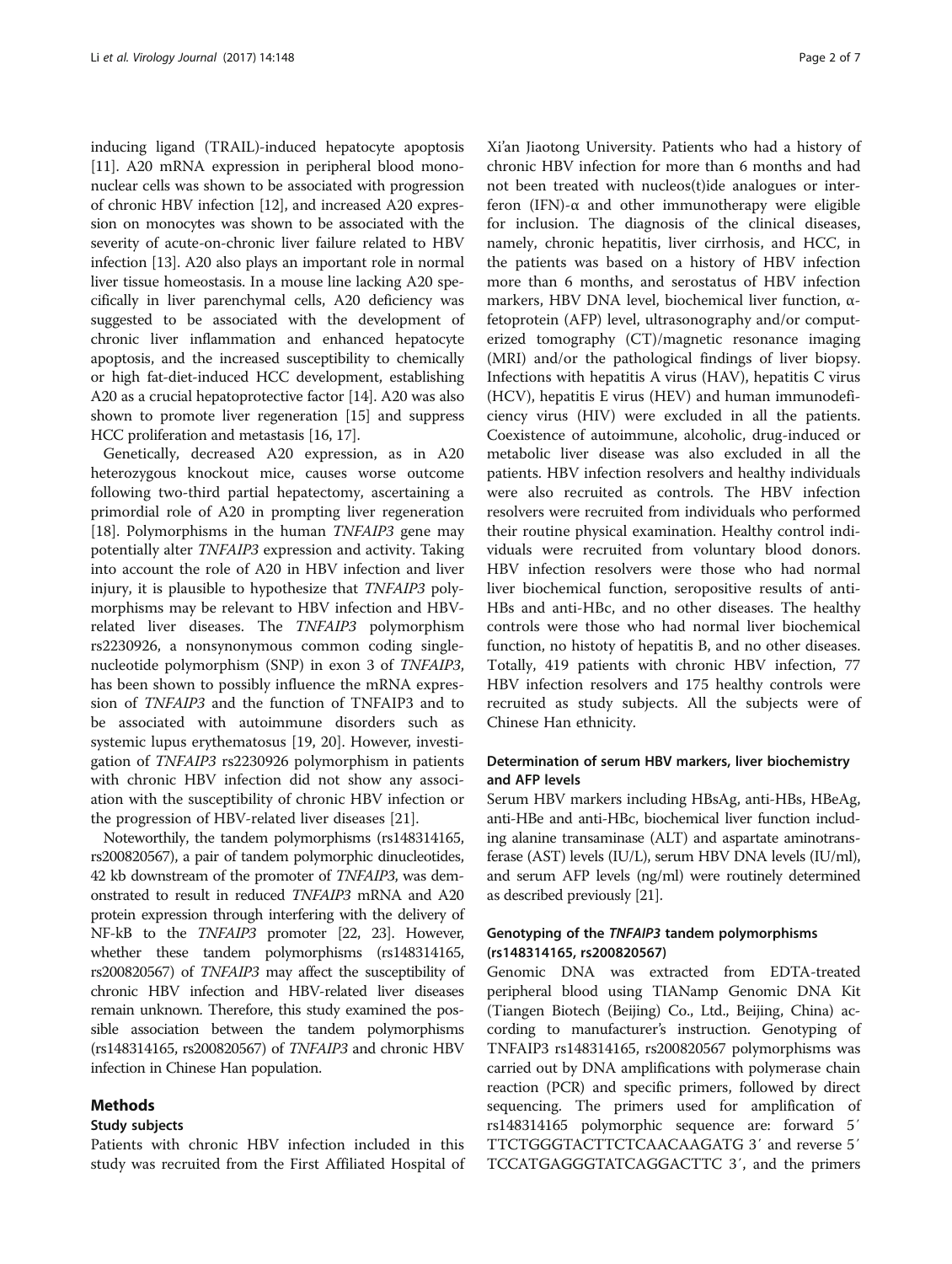used for amplification of rs200820567 polymorphic sequence are forward 5′ ATTCCTTCATGTATGTATTGC TTTG 3′ and reverse 5′ AGGACTTCCCAAAAGGGTA AG 3′.

The PCR was carried out in a volume of 50 μl reaction, containing 1 μl template, 1 μl of each primer, 1 μl dNTP (10 mM), 5 μl Taq Buffer, 5 μl 25 mM MgCl<sub>2</sub>, 0.5 μl Pfu DNA Polymerase (5 U/μl, Sangon Biotech (Shanghai) Co., Ltd. Shanghai, China), and 35.5 μl sterile double distilled water. The reaction mixture was pre-heated at 95 °C for 3 min, then amplified 35 cycles using the following program: heated at 94 °C for 30 s, annealing at 55 °C for 35 s and extension at 72 °C for 40 s, and lastly extended at 72 °C for 5 min. The amplified PCR products were purified using PCR Product Purification Kit (Sangon Biotech (Shanghai) Co., Ltd. Shanghai, China) according to the instruction of the manufacturer and then applied for sequencing. The sequences were analyzed using SeqMan software (version 5.51; DNASTAR, Inc., Madison, WI).

#### Statistical analysis

Statistical analysis was performed by SPSS software version 16.0 (SPSS, Inc., Chicago, IL). The frequency of genotypes and alleles was estimated by direct gene counting method. Hardy-Weinberg equilibrium of the polymorphism was tested by  $\chi^2$  test. Haplotypes were estimated by the SHEsis method [[24](#page-6-0), [25\]](#page-6-0). The association between polymorphisms and clinical diseases was tested using  $\chi^2$  test for contingency tables or Fisher's exact test where applicable. Odds ratios (OR) and its 95% confidence interval (CI) were calculated to estimate the risk conferred by a particular genotype, allele or haplotype. Association of the polymorphisms with disease phenotypes was also performed by logistic regression analysis with adjusting for covariates. A P value <0.05 was considered statistically significant.

#### Results

#### Demographics and hardy-Weinberg equilibrium of the genotypes of rs148314165, rs200820567 in the study subjects

The gender and age between patients with chronic HBV infection, HBV infection resolvers and healthy controls had no significant differences (Table 1). The genotypes of rs148314165, rs200820567 in patients with chronic HBV infection, HBV infection resolvers and healthy controls are in Hardy-Weinberg equilibrium of  $(P > 0.05,$ Table 1).

#### Genotype and allele frequencies of rs148314165, rs200820567 polymorphisms in the study subjects

The genotype and allele frequencies of rs148314165, rs200820567 polymorphisms in patients with chronic HBV infection, HBV infection resolvers and healthy controls are shown in Table [2.](#page-3-0) There were no significant differences in the genotype and allele frequencies of rs148314165, rs200820567 polymorphisms between patients with chronic HBV infection and HBV infection resolvers and between HBV infection resolvers and healthy controls (Table [2](#page-3-0)). However, patients with chronic HBV infection had higher genotype Tdel of rs148314165 (13.1% vs. 6.9%, OR, 2.069, 95% CI, 1.079– 3.969,  $P = 0.028$ ) and higher allele del (6.6% vs. 3.4%; OR, 1.979; 95% CI, 1.046-3.742;  $P = 0.033$ ) than healthy controls (Table [2\)](#page-3-0). Similarly, patients with chronic HBV infection had higher genotype TA of rs200820567 (13.1% vs. 6.9%, OR, 2.069, 95% CI, 1.079–3.969, P = 0.028) and higher allele A (6.6% vs. 3.4%, OR, 1.979; 95% CI, 1.046– 3.742;  $P = 0.033$ ) than healthy controls (Table [2\)](#page-3-0).

#### Genotype and allele frequencies of rs148314165, rs200820567 polymorphisms in hepatitis B virus (HBV) patients with different clinical diagnosis

The patients with chronic HBV infection included 165 chronic hepatitis, 158 liver cirrhosis, and 96 HCC in the clinical diagnosis. The genotype and allele frequencies of rs148314165, rs200820567 polymorphisms in HBV patients with different clinical diagnosis are shown in Table [3](#page-3-0). There were no significant differences in the genotype and allele frequencies of rs148314165, rs200820567 polymorphisms between HBV patients with different clinical diagnosis (Table [3\)](#page-3-0).

The association of rs148314165 and rs200820567 polymorphisms with different clinical liver diseases of chronic

Table 1 Demographics and Hardy-Weinberg equilibrium of the genotypes of rs148314165 and rs200820567 in patients with chronic HBV infection, HBV infection resolvers and healthy controls

|                                   | Patients ( $n = 419$ )   | Resolvers ( $n = 77$ )   | Controls ( $n = 175$ )   | D<br>0.417 |  |  |  |  |  |  |
|-----------------------------------|--------------------------|--------------------------|--------------------------|------------|--|--|--|--|--|--|
| Sex (male/female)                 | 312/107                  | 53/24                    | 123/52                   |            |  |  |  |  |  |  |
| Age (year, mean $\pm$ SD (range)) | $43.19 \pm 3.77$ (18-77) | $44.97 \pm 5.64$ (19-78) | $44.06 \pm 5.49$ (19-76) | 0.362      |  |  |  |  |  |  |
| HWE (observed vs. expected)       |                          |                          |                          |            |  |  |  |  |  |  |
| rs148314165                       |                          |                          |                          |            |  |  |  |  |  |  |
| $P$ value                         | 0.147                    |                          | 0.638                    |            |  |  |  |  |  |  |
| rs200820567                       |                          |                          |                          |            |  |  |  |  |  |  |
| $P$ value                         | 0.147                    | 0.722                    | 0.638                    |            |  |  |  |  |  |  |

HBV hepatitis B virus, HWE Hardy-Weinberg equilibrium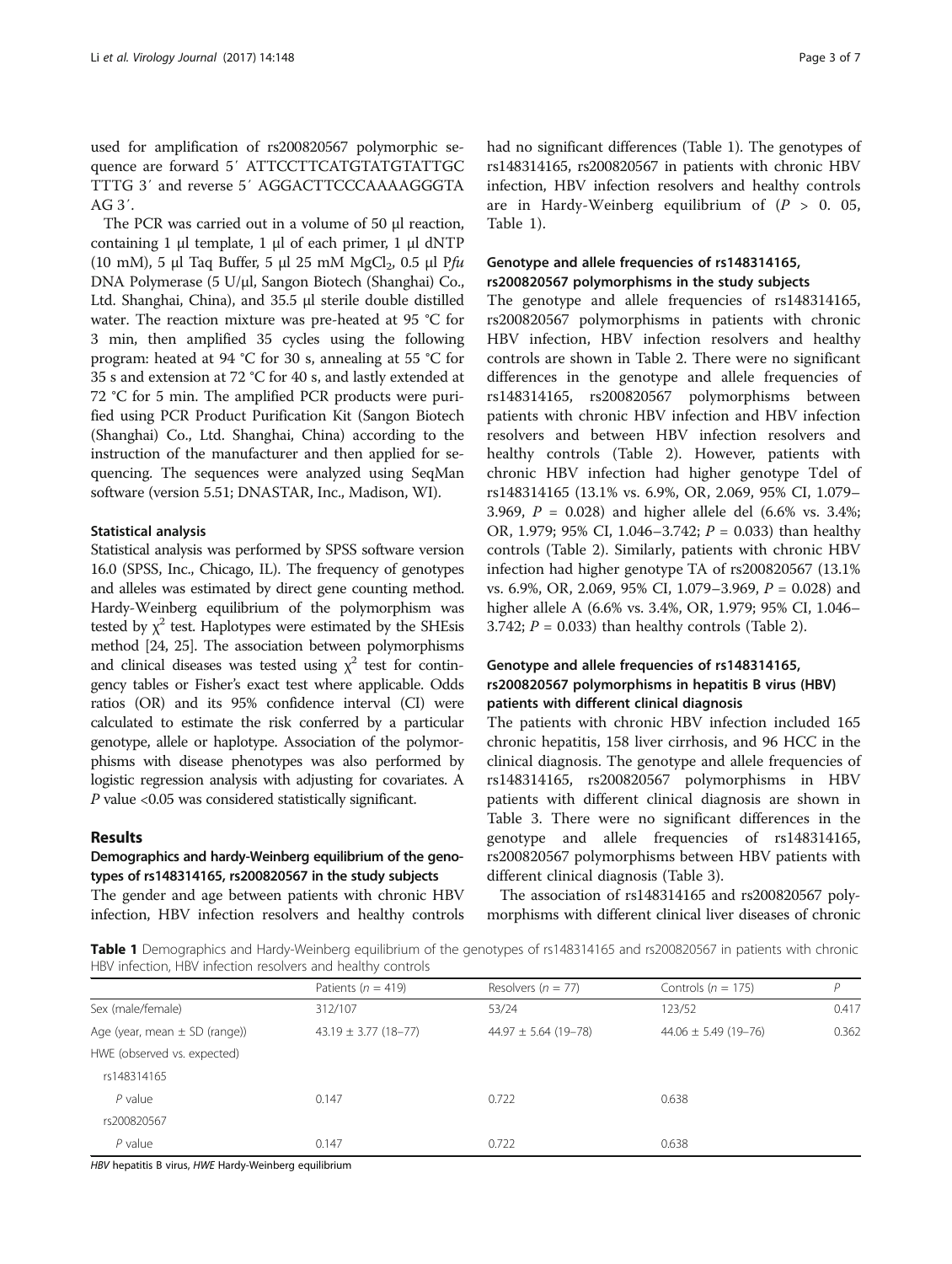| Polymorphisms | Patients    | Resolvers<br>$(n = 77)$ | Controls<br>$(n = 175)$ | P     |       | Patients vs. resolvers |       | Patients vs. controls     | Resolvers vs. controls |                        |  |
|---------------|-------------|-------------------------|-------------------------|-------|-------|------------------------|-------|---------------------------|------------------------|------------------------|--|
|               | $(n = 419)$ |                         |                         |       | P     | OR (95% CI)            | P     | OR (95% CI)               | P                      | OR (95% CI)            |  |
| rs148314165   |             |                         |                         |       |       |                        |       |                           |                        |                        |  |
| Genotype      |             |                         |                         | 0.053 | 0.190 | 1.803 (0.748-4.348)    | 0.028 | 2.069 (1.079-3.969)       | 0.791                  | $0.871(0.315 - 2.413)$ |  |
| π             | 364 (86.9)  | 71 (92.2)               | 163 (93.1)              |       |       |                        |       |                           |                        |                        |  |
| Tdel          | 55 (13.1)   | 6(7.8)                  | 12(6.9)                 |       |       |                        |       |                           |                        |                        |  |
| Allele        |             |                         |                         | 0.063 | 0.205 | 1.733 (0.733-4.098)    | 0.033 | 1.979 (1.046–3.742)       | 0.794                  | $1.142(0.421 - 3.100)$ |  |
|               | 783 (93.4)  | 148 (96.1)              | 338 (96.6)              |       |       |                        |       |                           |                        |                        |  |
| del           | 55 (6.6)    | 6(3.9)                  | 12(3.4)                 |       |       |                        |       |                           |                        |                        |  |
| rs200820567   |             |                         |                         |       |       |                        |       |                           |                        |                        |  |
| Genotype      |             |                         |                         | 0.053 | 0.190 | 1.803 (0.748-4.348)    | 0.028 | 2.069 (1.079-3.969) 0.791 |                        | $0.871(0.315 - 2.413)$ |  |
| TT            | 364 (86.9)  | 71 (92.2)               | 163 (93.1)              |       |       |                        |       |                           |                        |                        |  |
| <b>TA</b>     | 55(13.1)    | 6(7.8)                  | 12(6.9)                 |       |       |                        |       |                           |                        |                        |  |
| Allele        |             |                         |                         | 0.063 | 0.205 | 1.733 (0.733-4.098)    | 0.033 | 1.979 (1.046-3.742)       | 0.794                  | $1.142(0.421 - 3.100)$ |  |
|               | 783 (93.4)  | 148 (96.1)              | 338 (96.6)              |       |       |                        |       |                           |                        |                        |  |
| Α             | 55 (6.6)    | 6(3.9)                  | 12(3.4)                 |       |       |                        |       |                           |                        |                        |  |

<span id="page-3-0"></span>Table 2 Genotype and allele frequencies of rs148314165 and rs200820567 polymorphisms in patients with chronic HBV infection, HBV infection resolvers and healthy controls

Data are presented as n (%)

HBV hepatitis B virus, OR odds ratio, 95%CI 95% confidence interval

HBV infection was further performed by logistic regression analysis with adjusting for covariates. The results showed that the rs148314165 and rs200820567 polymorphisms were not significantly associated with different clinical liver diseases of chronic HBV infection (Table [4](#page-4-0)).

### Haplotype frequencies of rs148314165, rs200820567 polymorphisms in hepatitis B virus (HBV) patients, HBV infection resolvers and healthy controls

Haplotypes of rs148314165, rs200820567 polymorphisms were constructed and compared in the study subjects. The assessment showed that the two polymorphisms

Table 3 Genotype and allele frequencies of rs148314165 and rs200820567 polymorphisms in patients with different clinical liver diseases of chronic HBV infection

| Polymorphisms | Chronic hepatitis<br>$(n = 165)$ | Cirrhosis<br>$(n = 158)$ | <b>HCC</b><br>$(n = 96)$ | P                | Chronic hepatitis<br>vs. Cirrhosis |                                                                                     | vs. HCC     | Chronic hepatitis | Cirrhosis v<br>s. HCC |  |
|---------------|----------------------------------|--------------------------|--------------------------|------------------|------------------------------------|-------------------------------------------------------------------------------------|-------------|-------------------|-----------------------|--|
|               | OR (95% CI)<br>P                 |                          |                          | P<br>OR (95% CI) |                                    | P                                                                                   | OR (95% CI) |                   |                       |  |
| rs148314165   |                                  |                          |                          |                  |                                    |                                                                                     |             |                   |                       |  |
| Genotype      |                                  |                          |                          |                  |                                    | 0.846 0.865 1.057 (0.559-1.997) 0.566 1.252 (0.581-2.695) 0.670 1.184 (0.544-2.579) |             |                   |                       |  |
| π             | 142 (86.1)                       | 137 (86.7) 85 (88.5)     |                          |                  |                                    |                                                                                     |             |                   |                       |  |
| Tdel          | 23 (13.9)                        | 21(13.3)                 | 11(11.5)                 |                  |                                    |                                                                                     |             |                   |                       |  |
| Allele        |                                  |                          |                          |                  |                                    | 0.856 0.870 1.052 (0.570-1.942) 0.580 1.233 (0.587-2.588) 0.680 1.171 (0.552-2.486) |             |                   |                       |  |
| T.            | 307 (93.0)                       | 295 (93.4)               | 181 (94.3)               |                  |                                    |                                                                                     |             |                   |                       |  |
| del           | 23(7.0)                          | 21(6.6)                  | 11(5.7)                  |                  |                                    |                                                                                     |             |                   |                       |  |
| rs200820567   |                                  |                          |                          |                  |                                    |                                                                                     |             |                   |                       |  |
| Genotype      |                                  |                          |                          |                  |                                    | 0.846 0.865 1.057 (0.559-1.997) 0.566 1.252 (0.581-2.695) 0.670 1.184 (0.544-2.579) |             |                   |                       |  |
| $\top$        | 142 (86.1)                       | 137 (86.7) 85 (88.5)     |                          |                  |                                    |                                                                                     |             |                   |                       |  |
| <b>TA</b>     | 23 (13.9)                        | 21(13.3)                 | 11(11.5)                 |                  |                                    |                                                                                     |             |                   |                       |  |
| Allele        |                                  |                          |                          |                  |                                    | 0.856 0.870 1.052 (0.570-1.942) 0.580 1.233 (0.587-2.588) 0.680 1.171 (0.552-2.486) |             |                   |                       |  |
|               | 307 (93.0)                       |                          | 295 (93.4) 181 (94.3)    |                  |                                    |                                                                                     |             |                   |                       |  |
| A             | 23(7.0)                          | 21(6.6)                  | 11(5.7)                  |                  |                                    |                                                                                     |             |                   |                       |  |

Data are presented as n (%)

HBV hepatitis B virus, HCC hepatocellular carcinoma, OR odds ratio, 95% CI 95% confidence interval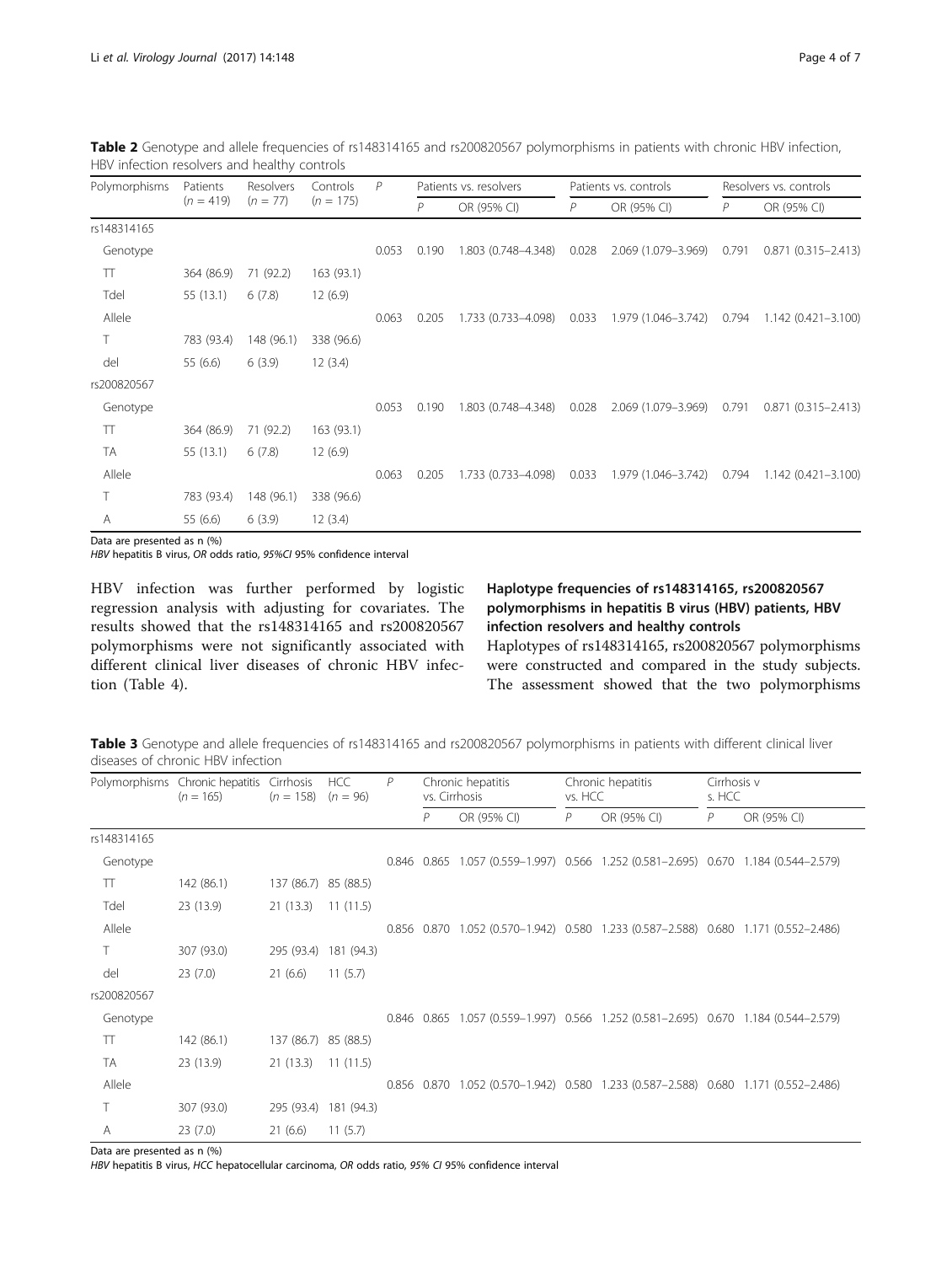| <u>iogistic regressioni analysis with aujusting for covariates</u> |                                 |           |       |                           |           |       |                   |           |       |                              |           |       |
|--------------------------------------------------------------------|---------------------------------|-----------|-------|---------------------------|-----------|-------|-------------------|-----------|-------|------------------------------|-----------|-------|
| Variable                                                           | Chronic hepatitis vs. Cirrhosis |           |       | Chronic hepatitis vs. HCC |           |       | Cirrhosis vs. HCC |           |       | HCC vs. Patients without HCC |           |       |
|                                                                    | <b>OR</b>                       | <b>SE</b> | P     | <b>OR</b>                 | <b>SE</b> | P     | <b>OR</b>         | <b>SE</b> | Р     | OR                           | <b>SE</b> | P     |
| Gender                                                             | 1.228                           | 0.339     | 0.167 | 1.883                     | 1.251     | 0.118 | 2.054             | 0.391     | 0.255 | 3.559                        | 1.018     | 0.037 |
| Age (years)                                                        | 1.825                           | 0.464     | 0.016 | 2.965                     | 0.337     | 0.004 | 1.741             | 0.086     | 0.121 | 0.861                        | 0.927     | 0.022 |
| HBV DNA (IU/ml, log)                                               | 0.637                           | 0.297     | 0.008 | 0.556                     | 0.123     | 0.032 | 0.799             | 0.108     | 0.157 | 0.774                        | 0.391     | 0.235 |
| ALT (IU/L)                                                         | 0.973                           | 0.117     | 0.309 | 0.908                     | 0.215     | 0.238 | 0.844             | 0.047     | 0.171 | 1.036                        | 0.197     | 0.457 |
| AST (IU/L)                                                         | 0.965                           | 0.106     | 0.413 | 0.927                     | 0.333     | 0.165 | 0.893             | 0.085     | 0.106 | 1.072                        | 0.105     | 0.371 |
| Tbil (µmol/L)                                                      | 0.833                           | 0.225     | 0.274 | 1.101                     | 0.079     | 0.067 | 1.099             | 0.027     | 0.367 | 0.907                        | 0.043     | 0.556 |
| Albumin (g/L)                                                      | 0.276                           | 0.362     | 0.096 | 0.861                     | 0.122     | 0.104 | 0.875             | 0.102     | 0.225 | 1.113                        | 0.068     | 0.173 |
| A20 rs148314165 polymorphism<br>(T/T vs. T/del)                    | 1.017                           | 0.002     | 0.256 | 1.389                     | 0.017     | 0.136 | 2.033             | 0.174     | 0.409 | 0.997                        | 0.096     | 0.236 |
| A20 rs200820567polymorphism<br>$(T/T \text{ vs. } T/A)$            | 1.017                           | 0.002     | 0.256 | 1.389                     | 0.017     | 0.136 | 2.033             | 0.174     | 0.409 | 0.997                        | 0.096     | 0.236 |

<span id="page-4-0"></span>Table 4 Association of rs148314165 and rs200820567 polymorphisms with different clinical liver diseases of chronic HBV infection by logistic regression analysis with adjusting for covariates

HBV hepatitis B virus, HCC hepatocellular carcinoma

(rs148314165 and rs200820567) are in complete linkage disequilibrium. Therefore, the haplotypes showed similar significance with the genotypes in the study subjects included. Namely, the haplotypes of rs148314165, rs200820567 polymorphisms between patients with chronic HBV infection and HBV infection resolvers, and between HBV infection resolvers and healthy controls had no significant differences, but the patients with chronic HBV infection had higher frequency of haplotypes delA + TA than healthy controls  $(6.6\%$  vs. 3.4%; OR, 1.979; 95% CI, 1.046–3.742; P = 0.033, Additional file [1\)](#page-5-0).

#### **Discussion**

In view of the connection between A20 and HBV [\[11](#page-6-0)], HBV infection [\[12](#page-6-0)], liver inflammation [\[14\]](#page-6-0), and HCC [[16, 17\]](#page-6-0), and the influence of *TNFAIP3* polymorphisms on A20 function and expression [\[18](#page-6-0), [19, 22, 23\]](#page-6-0) and liver regeneration [[18](#page-6-0)], the TNFAIP3 polymorphisms in patients with chronic HBV infection were investigated. In a previous study, the rs2230926 polymorphism, a nonsynonymous common coding SNP in exon 3 of TNFAIP3, which may alter A20 function [\[18\]](#page-6-0), showed a lack of association with the susceptibility of chronic HBV infection or the progression of HBV-related diseases [\[21](#page-6-0)]. In the present study, the tandem polymorphisms (rs148314165, rs200820567), a pair of tandem polymorphic dinucleotides (deletion T followed by a T to A transversion), which were demonstrated to influence A20 expression through interfering with the delivery of NF-kB to the TNFAIP3 promoter [[22](#page-6-0), [23](#page-6-0)], were examined in chronic HBV infection and HBVrelated liver diseases.

The tandem polymorphisms (rs148314165, rs200820567) in *TNFAIP3* are collectively referred to as  $TT > A$  by virtue of the deletion T followed by a T to A transversion in the

pair of rs148314165 and rs200820567 tandem polymorphic dinucleotides [\[22, 23\]](#page-6-0). PCR amplification followed by direct sequencing was used to determine the genotypes of the two polymorphisms (rs148314165 and rs200820567), respectively, in this study. The genotypes of rs148314165 and rs200820567 polymorphisms and the haplotypes constructed from the genotypes resulted in consistent findings. Namely, the genotype Tdel in rs148314165 is consistent with the genotype TA in rs200820567, and the allele del in rs148314165 is consistent with the allele A in rs200820567. Furthermore, the haplotypes delA  $+$  TA are also consistent with the allele del in rs148314165 or the allele A in rs200820567. These results confirm the successful determination of this TT > A polymorphic dinucleotide in TNFAIP3.

This study showed that the  $TT > A$  variant of the polymorphic dinucleotide (rs148314165,rs200820567) presented a significantly higher frequency in HBV patients than in healthy controls. The  $TT > A$  variant was also more frequent in HBV patients than in HBV infection resolvers although the difference was not significant. This TT > A variant was revealed to attenuate A20 expression through inefficient delivery of NF-kB to the TNFAIP3 promoter [[22](#page-6-0), [23\]](#page-6-0). A20 was demonstrated to be a crucial hepatoprotective factor for chronic liver inflammation and cancer [[14](#page-6-0)]. Consistently, the TT > A variant of the polymorphic dinucleotide (rs148314165,rs200820567) might contribute to the susceptibility of chronic HBV infection through attenuating A20 expression.

Although the TNFAIP3 polymorphism rs2230926, which might influence the mRNA expression of TNFAIP3 [\[19](#page-6-0), [20](#page-6-0)], was not indicated to be associated with chronic HBV infection [\[21\]](#page-6-0), the  $TT > A$  variant of the polymorphic dinucleotide (rs148314165,rs200820567), which may attenuate A20 expression, was indicated to be associated with the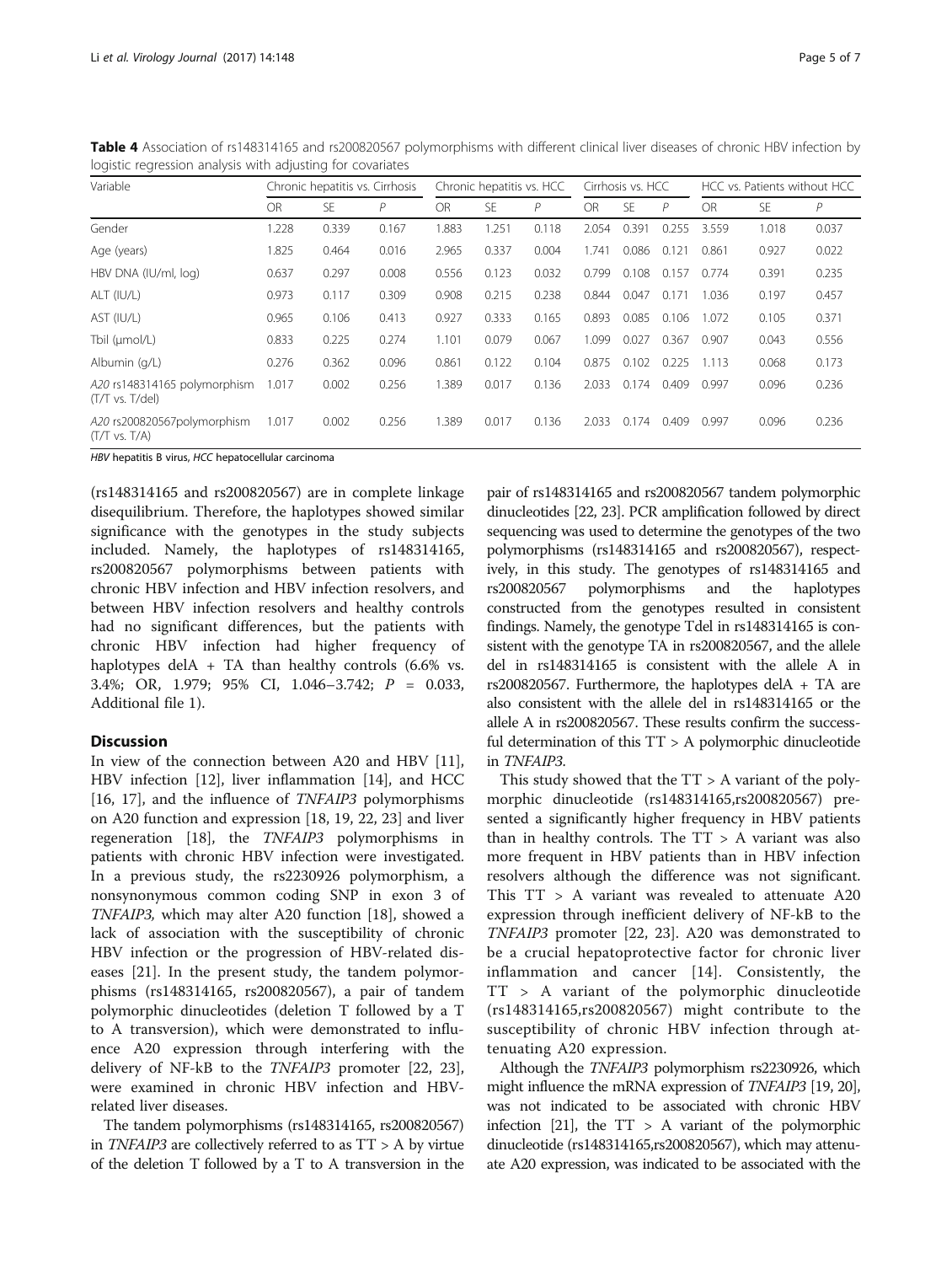<span id="page-5-0"></span>susceptibility of chronic HBV infection in this study. It is suggested that the TT > A variant of the polymorphic dinucleotide (rs148314165,rs200820567), in comparison with polymorphism rs2230926, might play a dominant effect on chronic HBV infection or the influences of the TNFAIP3 polymorphism rs2230926 and the TT > A variant of the polymorphic dinucleotide (rs148314165,rs200820567) might be disease dependent. Definitely, further studies are needed to clarify the role of these two polymorphisms in human diseases including HBV infection and their possible differential predisposing effects on different diseases.

A20 has hepatoprotective effects because it could prevent chronic liver inflammation and reduce susceptibility to chemically or high fat-diet-induced HCC development in animals [\[14\]](#page-6-0). A20 could also promote liver regeneration [\[15](#page-6-0)] and inhibit HCC proliferation, metastasis and microvascular invasions [[16](#page-6-0), [17\]](#page-6-0). These functions of A20 in liver injury and HCC imply that TNFAIP3 polymorphisms associated with the attenuation of A20 expression and/or the interference of A20 function, such as the TT > A variant investigated in this study, may be associated with disease progression and HCC development in chronic HBV infection. However, no significant association of the TT > A variant with different liver diseases including HCC in patients with chronic HBV infection was observed in this study. It should be pointed out that the sample size of patients including patients with HBVrelated HCC is very small and this may contribute to the insignificance of the present study. Therefore, the potential link between TNFAIP3 polymorphisms and the progression of liver diseases associated with chronic HBV infection needs further investigation in studies of larger sample size of patients.

Notably, A20 mRNA expression in peripheral blood mononuclear cells and its protein expression on monocytes were respectively indicated to be associated with the progression of chronic HBV infection and the severity of acute-on-chronic liver failure related to HBV infection [[12](#page-6-0), [13](#page-6-0)]. These findings are contradictory to the hepatoprotective and HCC inhibitory effects of A20 documented in other studies [[14](#page-6-0)–[17](#page-6-0)]. A possible explanation for this contradictory phenomenon of A20 may be the relative inadequaty in contrast to the severity of liver injury although the actual reasons and underlying mechanisms remain to be elucidated.

A20 may regulate NF-kB activity [\[4](#page-6-0)–[6](#page-6-0)], and both A20 and NF-kB are complicated in HBV infection [\[8, 9, 11](#page-6-0)–[13](#page-6-0)] and HBV-related [\[10](#page-6-0)] or non-HBV-related liver injury [\[14](#page-6-0)] and liver regeneration [\[15\]](#page-6-0) as well as HCC proliferation and metastasis [\[16](#page-6-0), [17](#page-6-0)]. A20 is involved in the regulation of the innate anti-viral immune response by targeting NF-kB and interferon regulatory factor pathways [[26](#page-6-0)]. Considering these complex interactions between A20 and NF-kB, the involvement of A20 and NF-kB in HBV infection and the

liver tissue homeostasis and the pathogenesis of liver diseases, and the role of A20 in the regulation of innate anti-viral immune response, the comprehensive link between TNFAIP3 polymorphisms and chronic HBV infection and HBV-related diseases may be complex and needs in-depth studies.

#### Conclusions

This study, for the first time to our knowledge, investigated the TT > A variant of the polymorphic dinucleotide (rs148314165,rs200820567) in TNFAIP3 in Chinese patients with chronic HBV infection, and found that the TT > A variant was more frequent in patients with chronic HBV infection than in healthy controls, suggesting the predisposing effect of the TT > A variant on the susceptibility of chronic HBV infection. However, these findings were very preliminary because of the small sample size of patients and controls included in the study. The association analysis of the  $TT > A$  variant with clinical diseases were based on the crosssectional diseases of patients with chronic HBV infection. Therefore, additional studies in large patient and control populations, eapecially in patients with chronic HBV infection of longitudinal follow-up of the disease progression, are required to further clarify the role of this important TT > A variant of TNFAIP3 in the susceptibility of chronic HBV infection and disease progression related to the infection.

#### Additional file

[Additional file 1:](dx.doi.org/10.1186/s12985-017-0814-5) Haplotype frequencies of rs148314165, rs200820567 polymorphisms in patients with chronic HBV infection, HBV infection resolvers and healthy controls. (DOC 91 kb)

#### Acknowledgements

We thank Dr. Guoyu Zhang and Dr. Zhu Li for their support and help to this study.

#### Funding

This work was supported in part by funding from the National Natural Science Foundation of China (Grant no. 81371798).

#### Availability of data and materials

The datasets during and/or analyzed during this study are available from the corresponding author on reasonable request.

#### Authors' contributions

NL, ZL, QH and YL contributed to conception and design of the research. PZ, JS, FL, QH and HD acquired data in the study. YS, NL and PZ analyzed data. ZL drafted the paper, and all authors revised it critically, read and approved the final manuscript.

#### Ethics approval and consent to participate

This study was conducted in accordance with the Declaration of Helsinki and approved by the Ethics Committee of the First Affiliated Hospital of Xi'an Jiaotong University. Informed consents were obtained from all the participants in this study.

#### Consent for publication

Not applicable.